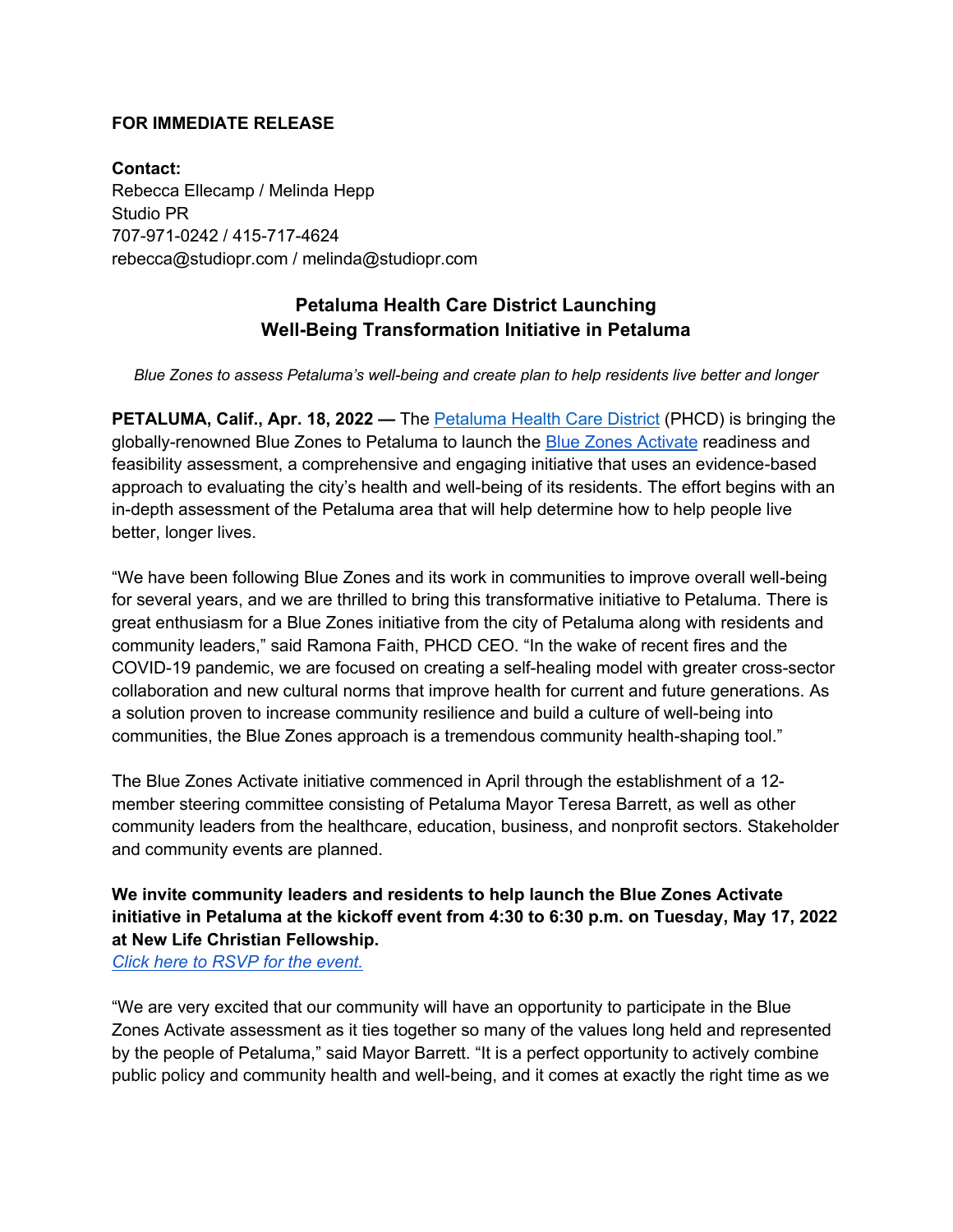emerge from a prolonged pandemic and look for ways to reengage with our neighbors and friends."

### **What is Blue Zones?**

The Blue Zones model is a proven solution based on research and principles developed by founder and National Geographic Fellow and New York Times bestselling author Dan Buettner, who identified the cultures of the world—or blue zones—with the healthiest, longest-living populations.

Research shows that where people live has a bigger influence on their health than their genetics, commonly called the "zip code effect." The Blue Zones approach focuses on this single largest determinant of health using scientifically proven lessons of longevity, health, and happiness gleaned from 20 years of research.

Instead of focusing on individual behavior change, Blue Zones helps communities make permanent and semi-permanent changes to a city's policies, systems, streets, surroundings, and social networks so it's easier for residents to eat wisely, move naturally, and connect more with others as they move throughout their day. By improving the Life Radius<sup>®</sup>—the area close to home where most Americans spend 90% of their lives—Blue Zones transformations have been able to move the needle dramatically in improving overall population health and well-being, raising employee and student productivity, and boosting economic vitality and development.

### **Next Steps for Petaluma's Activate Assessment**

PHCD is supporting the first phase of Blue Zones Activate, which is a community and leadership readiness and feasibility assessment. The Blue Zones team, made up of global experts in food systems, built environment, and other sectors, will connect with select leaders and organizations within PHCD's wide network to begin immediate work assessing the strengths, needs, and challenges that residents are facing today. Blue Zones experts will then work with local leaders and residents to build a plan for change.

"We are excited to work with Petaluma leaders in this bold shared purpose to improve wellbeing, resilience, and economic vitality in the region," said Ben Leedle, Blue Zones CEO. "Research shows improved well-being leads to healthier and happier residents and a better and more productive workforce, and we're excited to work with the south Sonoma County community to create systems and surroundings that will promote a vibrant home for current and future generations."

For more information on Blue Zones Activate or to learn how to get involved, visit https://www.bluezones.com/activate-petaluma.

## **About Blue Zones®**

Blue Zones employs evidence-based ways to help people live better, longer. The company's work is rooted in explorations and research done by National Geographic Fellow Dan Buettner